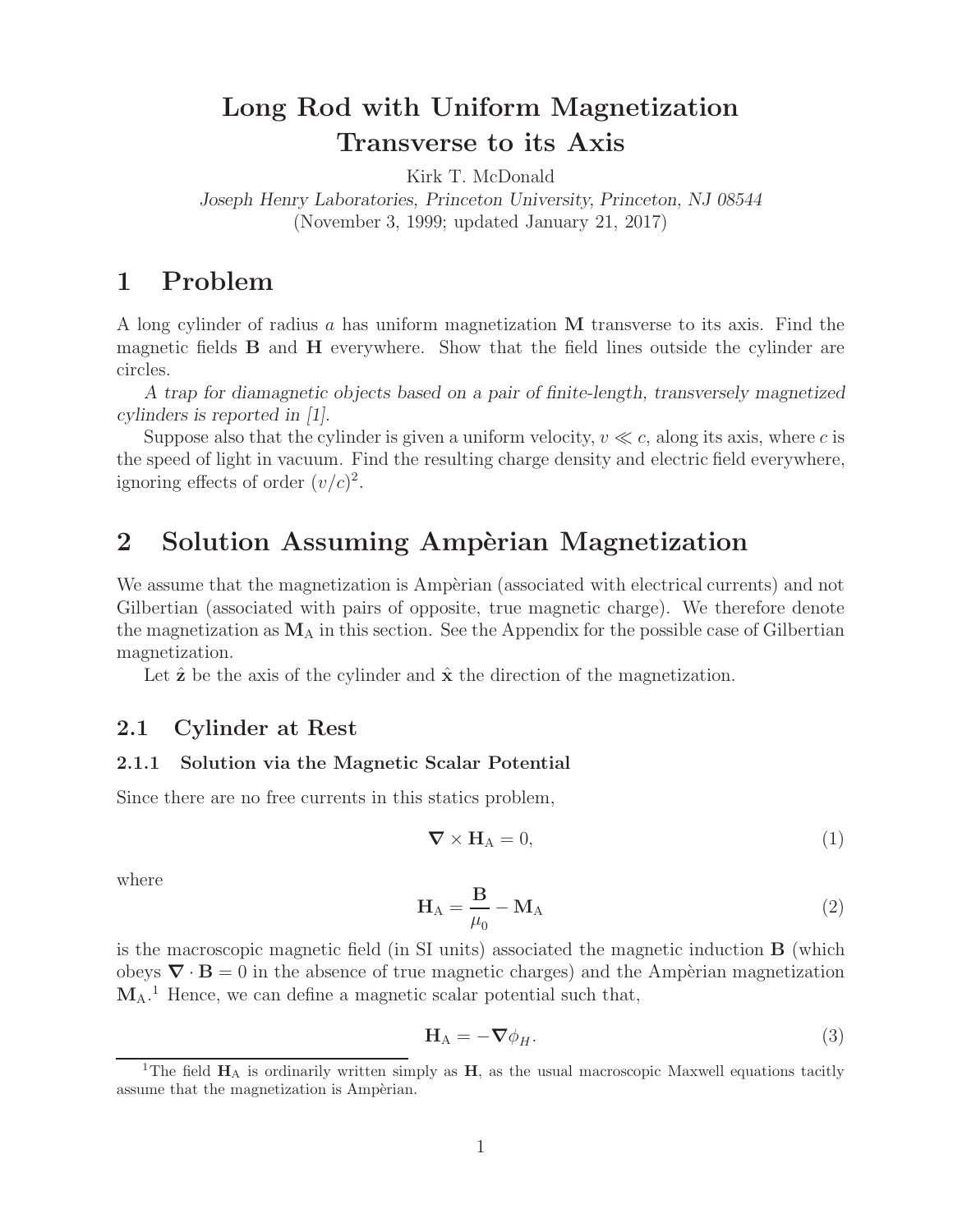As the cylinder is very long, we approximate the problem as 2-dimensional:  $\phi_H = \phi_H(r, \theta)$ in cylindrical coordinates  $(r, \theta, z)$ .

As discussed in, for example, Appendix A of [2], a fictitious magnetic charge density,

$$
\rho_{m,A} = -\nabla \cdot \mathbf{M}_A,\tag{4}
$$

can be associated with the Ampèrian magnetization density  $M_A$ , in which case  $\nabla \cdot H_A = \rho_{m,A}$ in SI units.

Since  $\mathbf{M}_{\rm A} = M \hat{\mathbf{x}}$  in this example, the volume charge density of (fictitious) magnetic charges is  $\rho_{m,A} = -\nabla \cdot \mathbf{M}_A = 0$ . However, at the surface of the cylinder  $(r = a)$ , there is a (fictitious) surface magnetic-charge density given by,

$$
\sigma_{m,A} = \mathbf{M}_A \cdot \hat{\mathbf{r}} = M \cos \theta. \tag{5}
$$

The potential is continuous at the boundary  $r = a$ , and Gauss' law,  $\nabla \cdot \mathbf{H}_A = \rho_{m,A}$ , tells us that,

$$
\sigma_{m,A} = M\cos\theta = H_{A,r}(r = a^+) - H_{A,r}(r = a^-) = -\frac{\partial\phi_H(r = a^+)}{\partial r} + \frac{\partial\phi_H(r = a^-)}{\partial r}.
$$
 (6)

The potential can be expanded as a harmonic series, but only the term in  $\cos \theta$  will contribute in view of eq. (6). Thus,

$$
\phi_H = \begin{cases}\n-Hr\cos\theta, & r \le a, \\
-H\frac{a^2}{r}\cos\theta, & r \ge a,\n\end{cases}
$$
\n(7)

satisfies continuity of the potential at  $r = a$ . Then, eq. (6) also tells us that  $H = -M/2$ .

Inside the cylinder we have,

$$
\phi_H(r < a) = \frac{Mx}{2},\tag{8}
$$

$$
\mathbf{H}_{\mathbf{A}}(r < a) = -\nabla \phi_H = -\frac{M}{2}\hat{\mathbf{x}} = -\frac{\mathbf{M}_{\mathbf{A}}}{2},\tag{9}
$$

$$
\mathbf{B}_{A}(r < a) = \mu_0(\mathbf{H}_A + \mathbf{M}_A) = \mu_0 \frac{\mathbf{M}_A}{2}.
$$
 (10)

Outside the cylinder there is no magnetization, and,

$$
\phi_H(r > a) = Ma^2 \frac{\cos \theta}{2r} = \frac{Ma^2}{2} \frac{x}{x^2 + y^2},
$$
\n(11)

$$
\mathbf{H}_{A}(r > a) = \frac{\mathbf{B}_{A}(r > a)}{\mu_{0}} = \frac{Ma^{2}}{2r^{2}}(\cos \theta \,\hat{\mathbf{r}} + \sin \theta \,\hat{\boldsymbol{\theta}}) = \frac{Ma^{2}}{2r^{4}}\left[ (x^{2} - y^{2})\,\hat{\mathbf{x}} + 2xy\,\hat{\mathbf{y}} \right].
$$
 (12)

The potential (11) and the fields (12) outside the cylinder are equivalent to those of a line with magnetic-moment density  $\pi a^2 M \hat{\mathbf{x}}$  per unit length in  $z^2$ .

$$
\phi_H(r,\theta,z) = \phi_H(r,\theta,0) = \frac{1}{4\pi} \int_{-\infty}^{\infty} \frac{\mathbf{m} \cdot \mathbf{R}}{R^3} dz' = \frac{mr \cos \theta}{4\pi} \int_{-\infty}^{\infty} \frac{dz'}{(z'^2 + r^2)^{3/2}} = \frac{m \cos \theta}{2\pi r}.
$$
 (13)

<sup>&</sup>lt;sup>2</sup>The magnetic scalar potential of a point magnetic dipole **m** is  $\mathbf{m} \cdot \mathbf{R}/R^3$ , where **R** is the distance from the dipole to the observation point. In case of density  $m\hat{x}$  per unit length of magnetic dipoles along the z-axis, the magnetic scalar potential at  $(r, \theta, z)$  in cylindrical coordinates is then given by,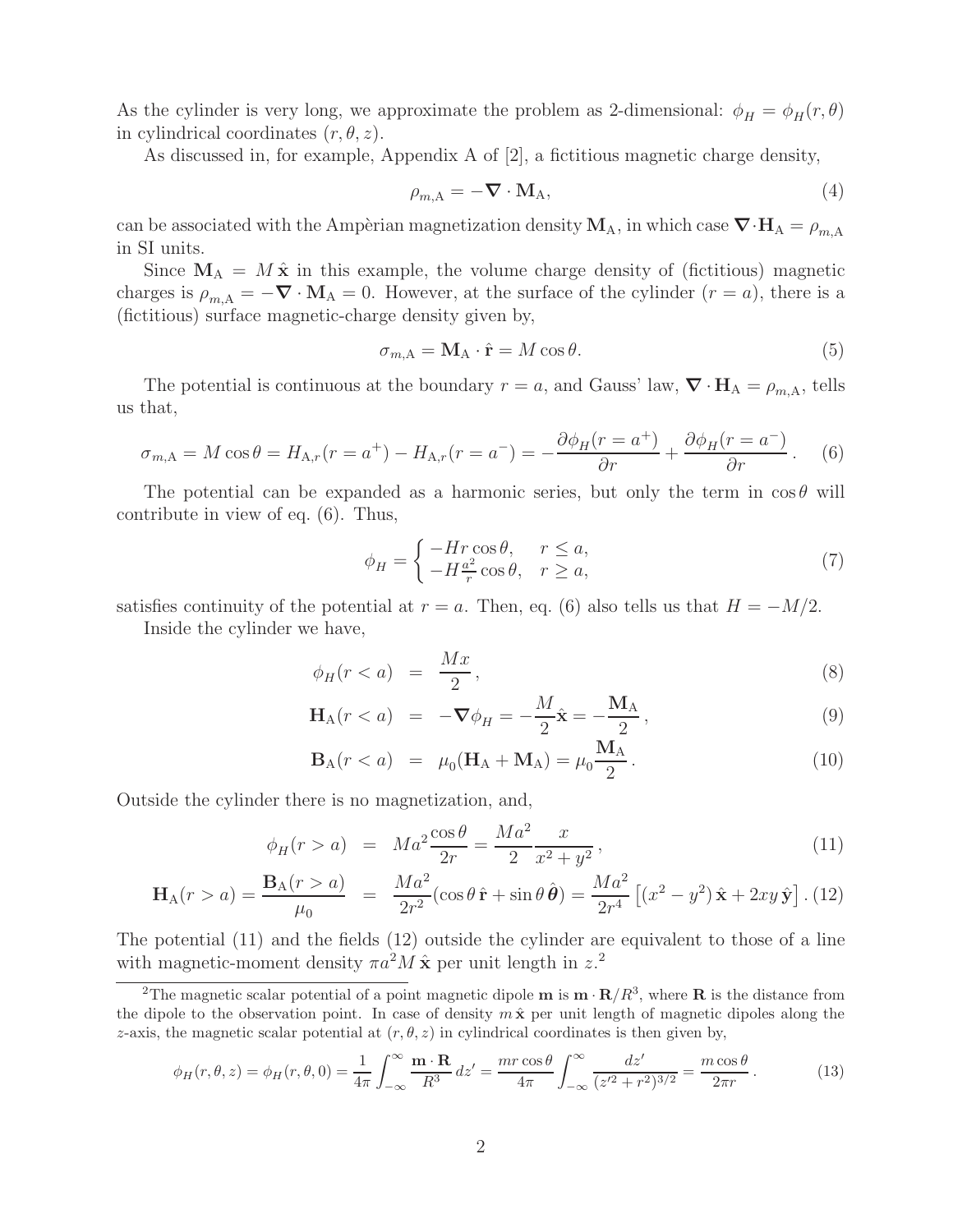#### **Field Lines outside the Cylinder**

The exterior magnetic field lines are orthogonal to the equipotential surfaces given by eq. (11).

This problem is 2-dimensional, so we can take advantage of the fact that any analytic function  $f(z) = \phi(z) + i\lambda(z)$  of a complex variable  $z = x + iy$  obeys  $\nabla^2 \phi = 0 = \nabla^2 \lambda$ , and that lines of constant  $\phi$  are orthogonal to lines of constant  $\lambda$ .<sup>3</sup> In particular, we consider,

$$
f = \frac{Ma^2}{2z} = \frac{Ma^2}{2} \frac{x - iy}{x^2 + y^2}, \qquad \phi = \frac{Ma^2}{2} \frac{x}{x^2 + y^2}, \qquad \lambda = -\frac{Ma^2}{2} \frac{y}{x^2 + y^2}.
$$
 (14)

Lines of constant  $\phi$  and  $\lambda$  (which constants can be negative) obey the relations,

$$
\left(x - \frac{a^2}{M\phi}\right)^2 + y^2 = \left(\frac{a^2}{M\phi}\right)^2, \qquad x^2 + \left(y - \frac{a^2}{M\lambda}\right)^2 = \left(\frac{a^2}{M\lambda}\right)^2,\tag{15}
$$

which are circles of radii  $a^2/M |\phi|$  and  $a^2/M |\lambda|$  centered at  $(x, y)=(a^2/M\phi, 0)$  and  $(0, a^2/M\lambda)$ . The figure below is from p. 262 of [3]; for horizonal magnetization, the field lines are solid and the equipotentials are dashed.



#### **2.1.2 Solution via the Vector Potential**

Instead of invoking the magnetic scalar potential  $\phi_H$ , we can analyze this problem by consideration of the bound currents associated with the magnetization **M**A.

The bulk magnetization current density is  $J_{A, bound} = \nabla \times M_A$ , which vanishes for uniform magnetization. However, there is a nonzero bound surface current density,

$$
\mathbf{K}_{A}(r=a,\theta,z)=\hat{\mathbf{r}}\times\mathbf{M}_{A}(r=a^{-})=-M\sin\theta\,\hat{\mathbf{z}}.\tag{16}
$$

 ${}^{3}$ See, for example, secs. 306-318 of  $[3]$  or sec. 7.2 of  $[4]$ .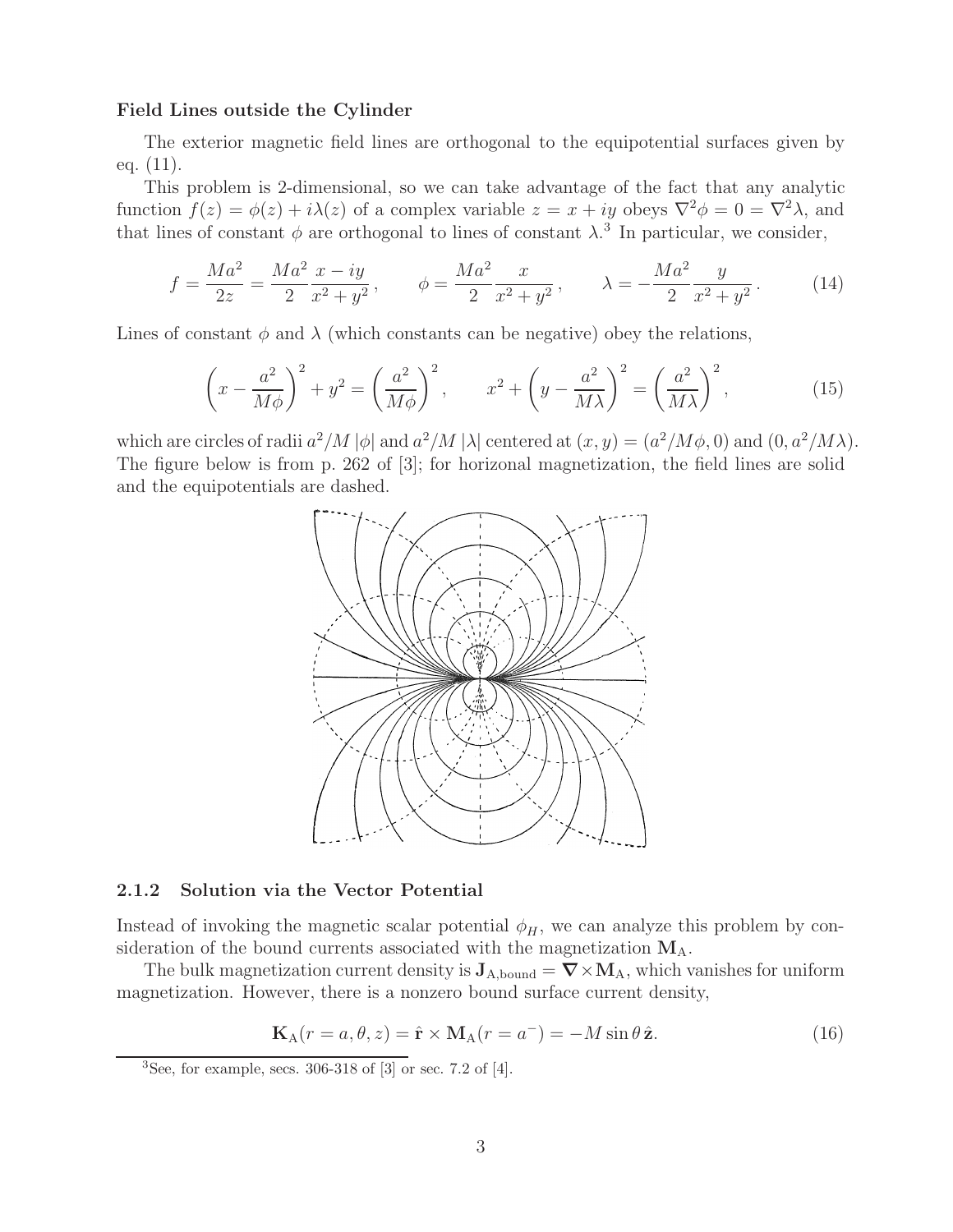The vector potential  $\mathbf{A}_{\text{A}}$  generated by this surface current has only a z-component, which is independent of z for a long cylinder,

$$
A_{A,z}(r,\theta,z) = -\frac{\mu_0 Ma}{4\pi} \int \int \frac{\sin \theta'}{\sqrt{a^2 + r^2 - 2ar\cos(\theta' - \theta) + z'^2}} d\theta' dz' \tag{17}
$$

The magnetic field  $\mathbf{B}_A = \nabla \times \mathbf{A}_A$  has only r– and  $\theta$ -components, with,

$$
B_{A,r} = \frac{1}{r} \frac{\partial A_z}{\partial \theta} = \frac{\mu_0 Ma^2}{4\pi} \int \int \frac{\sin \theta' \sin(\theta' - \theta)}{[a^2 + r^2 - 2ar \cos(\theta' - \theta) + z'^2]^{3/2}} d\theta' dz'
$$
  

$$
= \frac{\mu_0 Ma^2}{2\pi} \int \frac{\sin(\theta' + \theta) \sin \theta'}{a^2 + r^2 - 2ar \cos \theta'} d\theta'
$$
  

$$
= \begin{cases} \frac{\mu_0 M \cos \theta}{2} & (r < a), \\ \frac{\mu_0 Ma^2 \cos \theta}{2r^2} & (r > a), \end{cases}
$$
(18)

using Dwight 859.131. Similarly,

$$
B_{A,\theta} = -\frac{\partial A_z}{\partial r} = -\frac{\mu_0 Ma^2}{4\pi} \int \int \frac{\sin \theta' \cos(\theta' - \theta)}{[a^2 + r^2 - 2ar \cos(\theta' - \theta) + z'^2]^{3/2}} d\theta' dz'
$$
  

$$
= -\frac{\mu_0 Ma^2}{2\pi} \int \frac{\sin(\theta' + \theta) \cos \theta'}{a^2 + r^2 - 2ar \cos \theta'} d\theta'
$$
  

$$
= \begin{cases} \frac{\mu_0 M \sin \theta}{2} & (r < a), \\ \frac{\mu_0 Ma^2 \sin \theta}{2r^2} & (r > a). \end{cases}
$$
(19)

Thus, the magnetic field  $\mathbf{B}_{\rm A}$  is the same as that found in eqs. (10) and (12).

Although I couldn't evaluate eq. (17) directly, we can now integrate  $\mathbf{B}_A = \nabla \times \mathbf{A}_A$  to find the vector potential as,

$$
A_{A,z} = \begin{cases} \frac{\mu_0 M y}{2} = \frac{\mu_0 M r \sin \theta}{2} & (r < a), \\ \frac{\mu_0 M a^2 \sin \theta}{2r} & (r > a), \end{cases}
$$
 (20)

which is continuous across the surface  $r = a$ .

### **2.2 Cylinder Moving with Velocity v**

In case of a moving cylinder, the analysis of sec. 2.1 holds in the rest frame of the cylinder. When the cylinder has velocity  $\mathbf{v} = v\hat{\mathbf{z}}$  in the lab frame, the fields in that frame appear to be,

$$
\mathbf{E}_{A} = -\gamma \mathbf{v} \times \mathbf{B}_{A}^{\prime} \approx -\mathbf{v} \times \mathbf{B}_{A}, \qquad \mathbf{B}_{A} = \gamma \left( \mathbf{B}_{A}^{\prime} - \frac{\mathbf{v}}{c^{2}} \times \mathbf{E}_{A}^{\prime} \right) \approx \mathbf{B}_{A}^{\prime}, \tag{21}
$$

where we ignore terms of order  $v^2/c^2$ , so the magnetic field  $\mathbf{B}_A$  in the lab frame is the same as the field  $\mathbf{B}'_{\mathbf{A}}$  in the rest frame (given by eqs. (10) and (12)).<sup>4</sup>

<sup>&</sup>lt;sup>4</sup>Regarding the sign in  $(21)$ , we note that a hypothetical electric charge which is at rest in the lab frame would move with velocity −**v** in the rest frame of the magnetized cylinder, and so in the latter frame would experience a Lorentz force −**v** × **B**.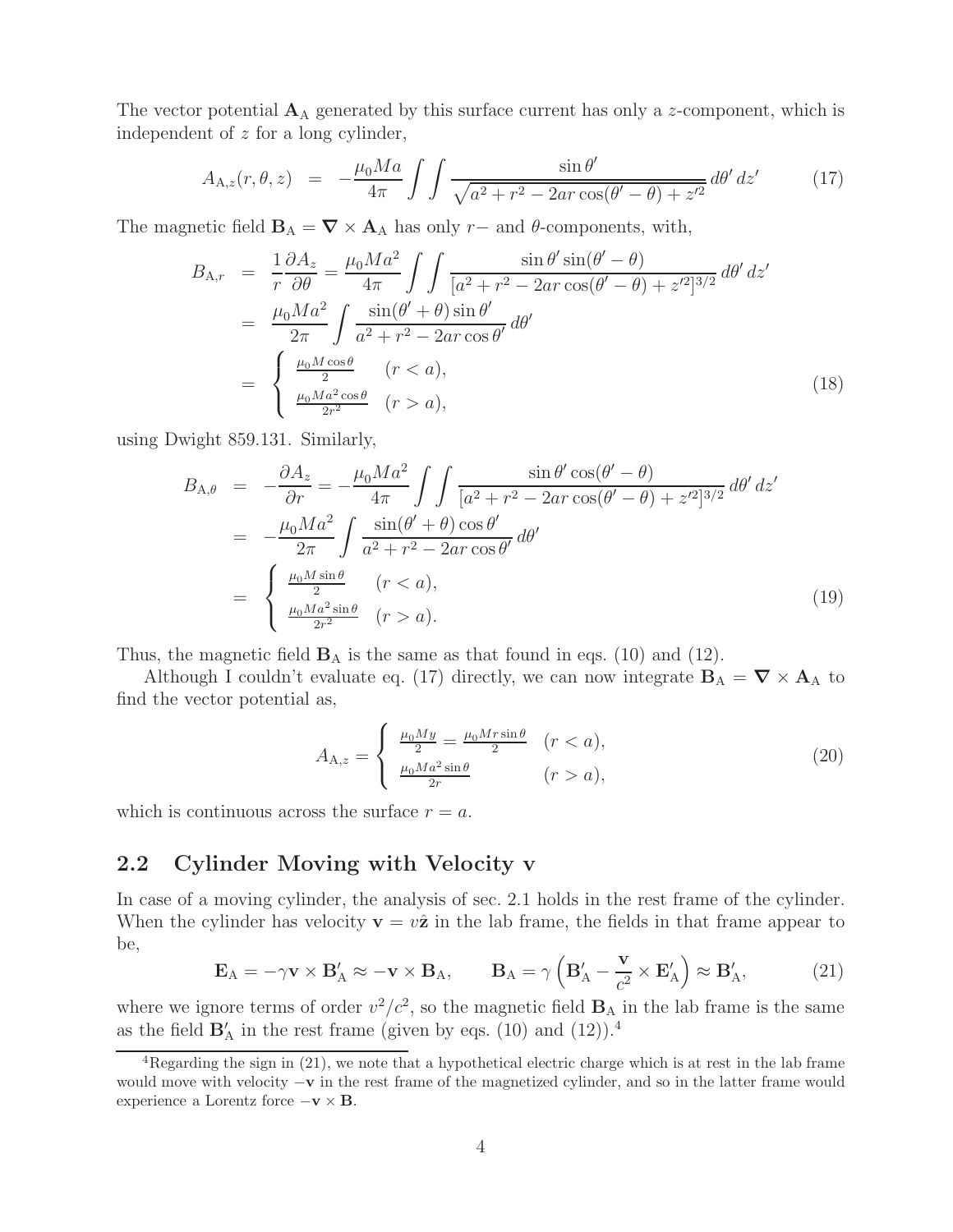Thus,

$$
\mathbf{E}_{A}(r < a) \approx -\mu_{0}M\frac{v}{2}\hat{\mathbf{y}} = -\mu_{0}M\frac{v}{2}(\sin\theta\,\hat{\mathbf{r}} + \cos\theta\,\hat{\boldsymbol{\theta}}), \tag{22}
$$

$$
\mathbf{E}_{A}(r > a) \approx \mu_0 \frac{Mv a^2}{2r^2} (\sin \theta \,\hat{\mathbf{r}} - \cos \theta \,\hat{\boldsymbol{\theta}}). \tag{23}
$$

*There is an electric charge density on the surface of the cylinder given by,*

$$
\sigma_e = \epsilon_0 \left[ E_r(r = a^+) - E_r(r = a^-) \right] = \frac{Mv \sin \theta}{c^2}.
$$
 (24)

*This can be thought of as arising from an electric polarization* **P**<sup>A</sup> *related to the moving Amp`erian magnetization by,*

$$
\mathbf{P}_{A} \approx \frac{\mathbf{v}}{c^2} \times \mathbf{M}'_{A} \approx \frac{\mathbf{v}}{c^2} \times \mathbf{M}_{A} = \frac{Mv}{c^2} \hat{\mathbf{y}},\tag{25}
$$

*according to,*

$$
\sigma_e(r = a) = \mathbf{P}_A \cdot \hat{\mathbf{r}} \approx P_A \sin \theta = \frac{Mv \sin \theta}{c^2}.
$$
 (26)

*This is an illustration of the fact that the polarization densities*  $\mathbf{M}_{A}$  *and*  $\mathbf{P}_{A}$  *are components of the 4-tensor,*

$$
M_{A} = \begin{pmatrix} 0 & cP_{A,x} & cP_{A,y} & cP_{A,x} \\ -cP_{A,x} & 0 & -M_{A,z} & M_{A,y} \\ -cP_{A,y} & M_{A,z} & 0 & -M_{A,x} \\ -cP_{A,z} & -M_{A,y} & M_{A,x} & 0 \end{pmatrix}.
$$
 (27)

# **Appendix: Fields in the Case of Gilbertian Magnetization**

If the magnetization were due to Gilbertian magnetic dipoles rather than Ampérian ones, we suppose the existence of true magnetic charges with volume density  $\rho_{m,\text{true}}$ , such that the third Maxwell equation becomes,<sup>5</sup>

$$
\nabla \cdot \mathbf{B}_{\mathbf{G}} = \mu_0 \, \rho_{m, \text{true}}.\tag{28}
$$

In the present, static example with no free electric or magnetic currents, we also have that,

$$
\nabla \times \mathbf{B}_{\mathbf{G}} = 0,\tag{29}
$$

so the magnetic field can be related to a scalar potential,

$$
\mathbf{B}_{\mathrm{G}} = -\nabla \phi_B. \tag{30}
$$

<sup>&</sup>lt;sup>5</sup>See, for example, [2].